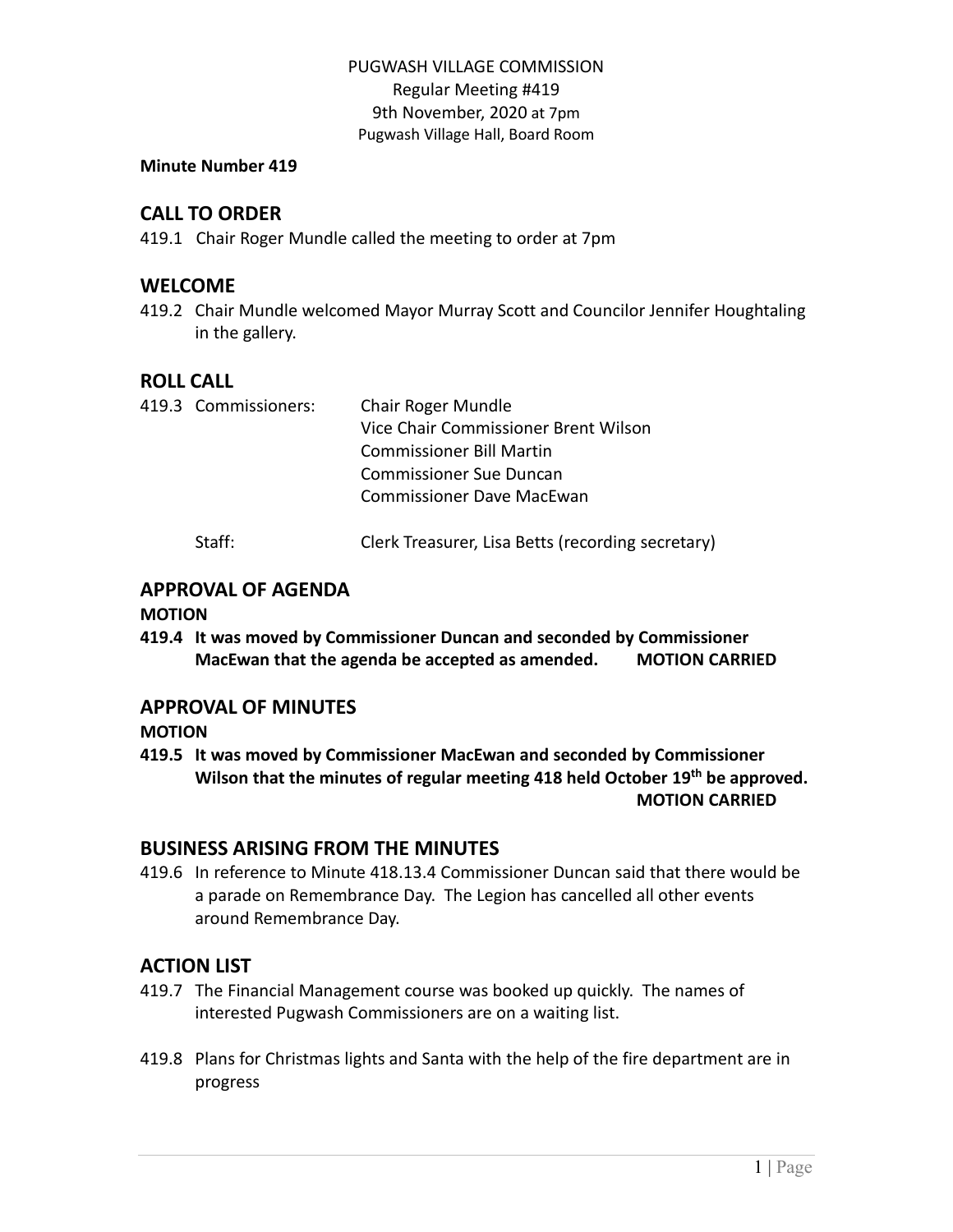419.9 The power poles at the crosswalk at Durham and Russell/Howe are very cluttered with advertising. The Clerk will look at what it takes to have that removed to make the crosswalk signs more prominent. Commissioner Martin said that a crosswalk on Church towards King Street might encourage the high school students to cross at a consistent area.

## **PRESENTATIONS**

419.10None.

## **CORRESPONDENCE**

#### **MOTION**

- **419.11 It was moved by Commissioner Duncan and seconded by Commissioner MacEwan that the Village donate \$100 to East Cumberland Lodge's Sparkle of Light fund raiser. MOTION CARRIED**
- 419.12 **Fit Trails** additional information.

Jennifer Houghtaling was available in the gallery to answer further questions from the Commissioners.

# 419.13**Association of Nova Scotia Villages - Annual General Meeting**

The Clerk gave the Commission a brief update on the origins and current status of the ANSV.

#### **MOTION**

- **419.14 It was moved by Commissioner Wilson and seconded by Commissioner MacEwan that Commissioner Martin be the representative for the ANSV for the Village of Pugwash. MOTION CARRIED**
- 419.15 **Christmas lights on Pugwash Harbour bridge** (addition to the agenda) Commissioner Wilson said that the Pugwash Fire Department has offered to put up holiday lights along the bridge if the Village would pay for them.

# **COMMITTEE REPORTS**

## **419.16 Clerk Treasurer's Reports**

The Clerk had some information items to share:

## 419.16.1 **New commissioners**

The Clerk would like for all new commissioners to arrange for some time for an orientation session. Municipal Adviser, Jason Haughn, will be running a session with the commission when available. The Clerk asked the commissioners to get their RCMP reports to the Village office as soon as possible.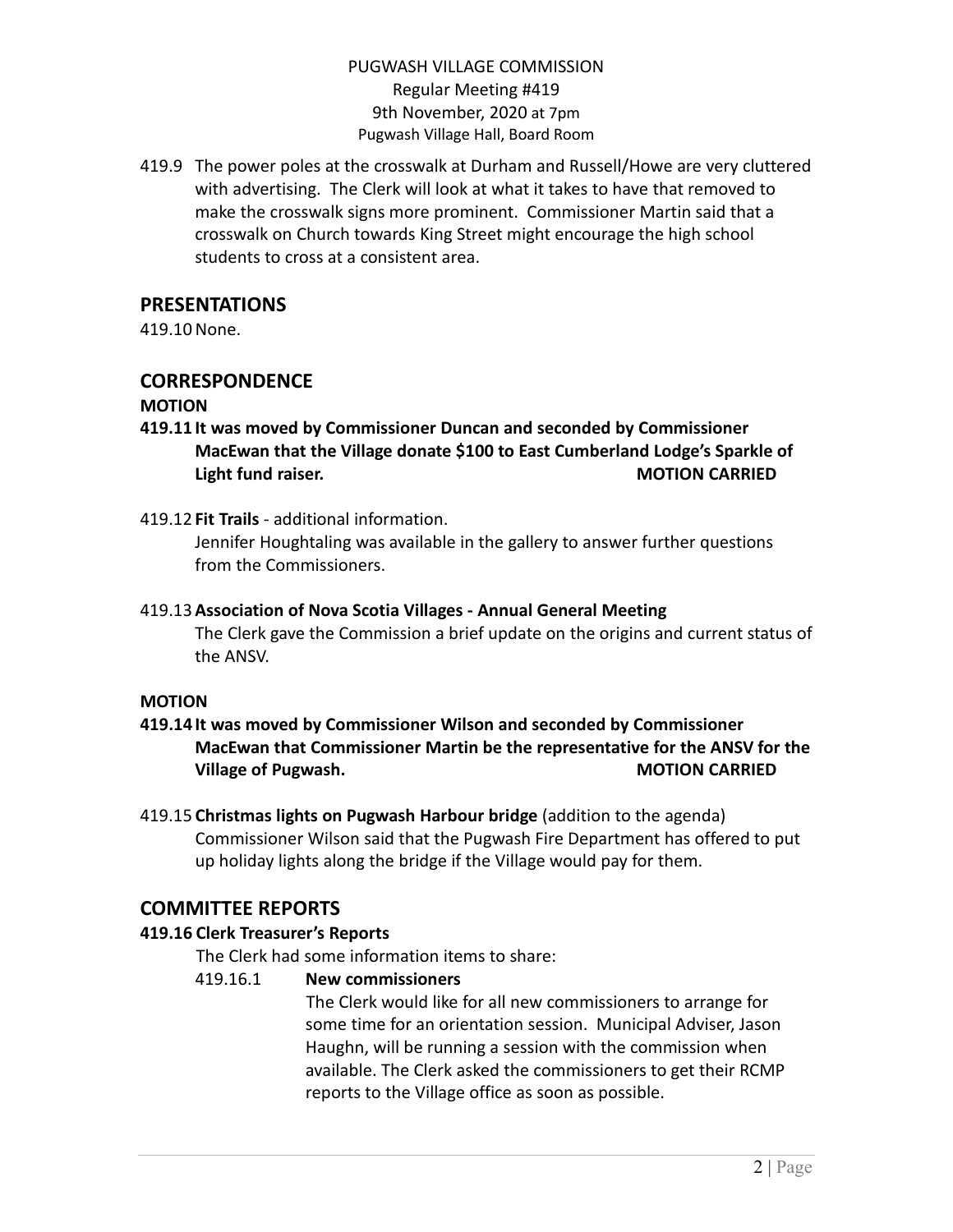- 419.16.2 **Land and Sea, CBC TV.** Filming at the CN Train Station last week went very well. The show will be aired in the new year.
- 419.16.3 **Lower Water Street meeting** called by MLA Smith-McCrossin. This meeting included representatives and/or staff from four levels of government over a suite of issues that cross over various governmental jurisdictions.This follows an initial meeting held last year with residents of lower Water Street who are complaining about sewer water coming out of storm water drains, ground water not draining fast enough in a rain storm and tidal water encroaching up the street during a tidal surge. Safe access to Crescent Beach at the end of Water Street is also requested.

#### 419.17 **Accessibility (Municipality)**

The Clerk explained the reason and format of the committee. Commissioner MacEwan volunteered to serve on the committee.

#### 419.18 **Sustainable Pugwash**

Commissioner Martin said that the format of the committee had changed to the point of not being conducive to being one of the Commission. The Commission committee is thus disbanded.

#### 419.19 **Courts**

The NTPA has found a site for new courts at Sport Pugwash. This committee is thus disbanded.

#### 419.20 **Communities in Bloom**

No report.

## **MOTIONS**

419.21 None.

## **NOTICE OF MOTIONS**

419.22 None.

# **NEW OR OTHER BUSINESS**

419.23 The out door art pieces are now installed.

419.24 The Pugwash Yacht Club received a \$120,000 donation.